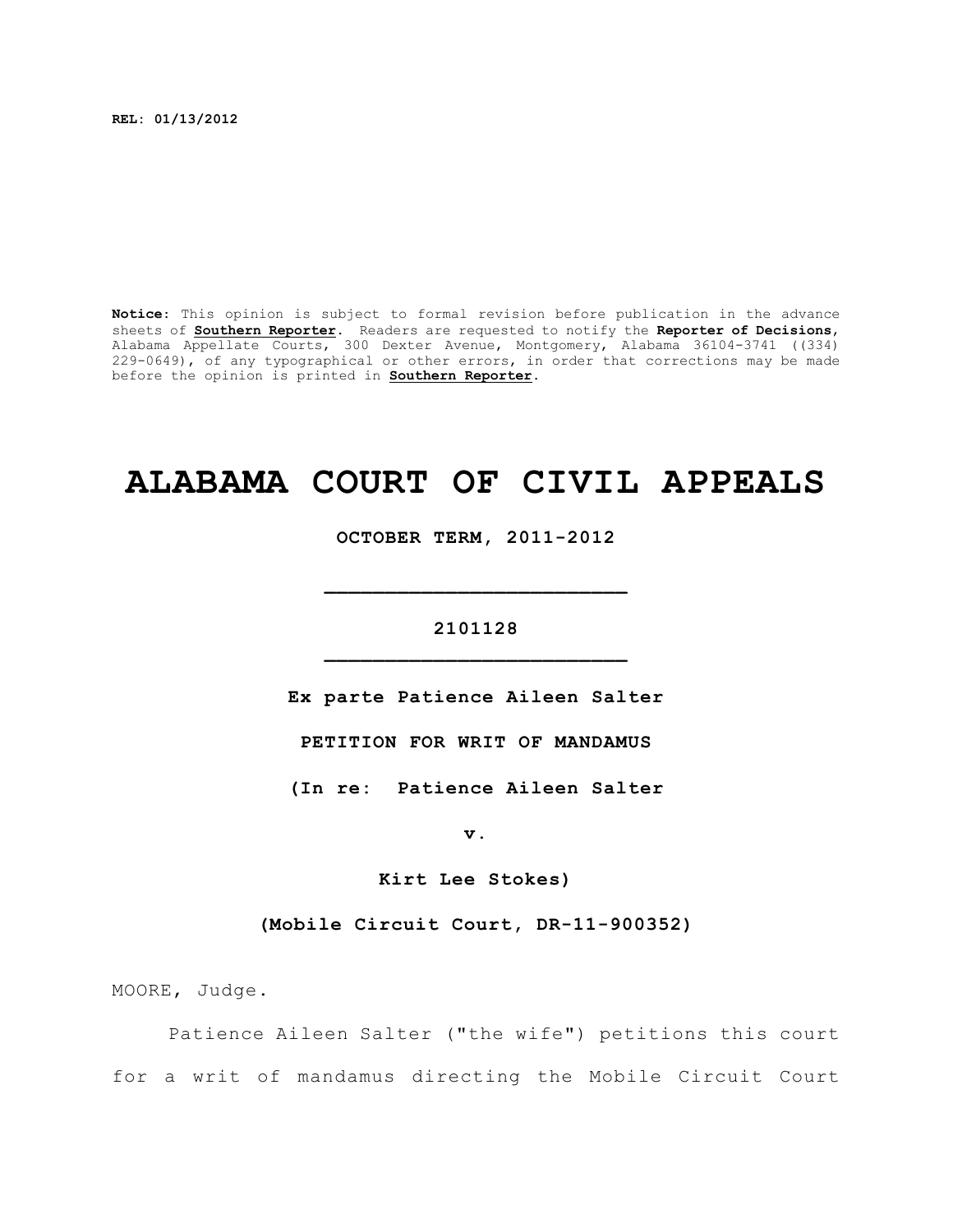("the trial court") to vacate an August 19, 2011, order in which it stayed the underlying divorce action pending resolution of a criminal matter against Kirt Lee Stokes ("the husband"). We grant the petition and issue the writ.

#### Background

The materials submitted by the wife in support of her petition for a writ of mandamus establish the following.<sup>1</sup> On April 7, 2011, the husband filed a complaint seeking a divorce from the wife; the husband alleged that he and the wife had entered into a common-law marriage in 2002. As grounds for the divorce, the husband alleged adultery, as well as physical and mental cruelty. On that same date, the husband sought and obtained a temporary restraining order in which the trial court restrained the wife from having any contact with the husband until such time as a hearing could be held on May 10,

 $1$ In addition to the pleadings and motions filed in the trial court, the wife also submitted to this court an affidavit and various exhibits. Those documents, however, were not before the trial court and, thus, cannot be considered in support of the wife's petition. See Ex parte Ebbers, 871 So. 2d 776, 794-95 (Ala. 2003) (recognizing that, on mandamus review, appellate courts look at only those facts before the trial court); and Ex parte Vest, 68 So. 3d 881, 885 (Ala. Civ. App. 2011) (recognizing that, in ruling on a party's mandamus petition, this court cannot consider an argument or evidence that a party did not present to the trial court).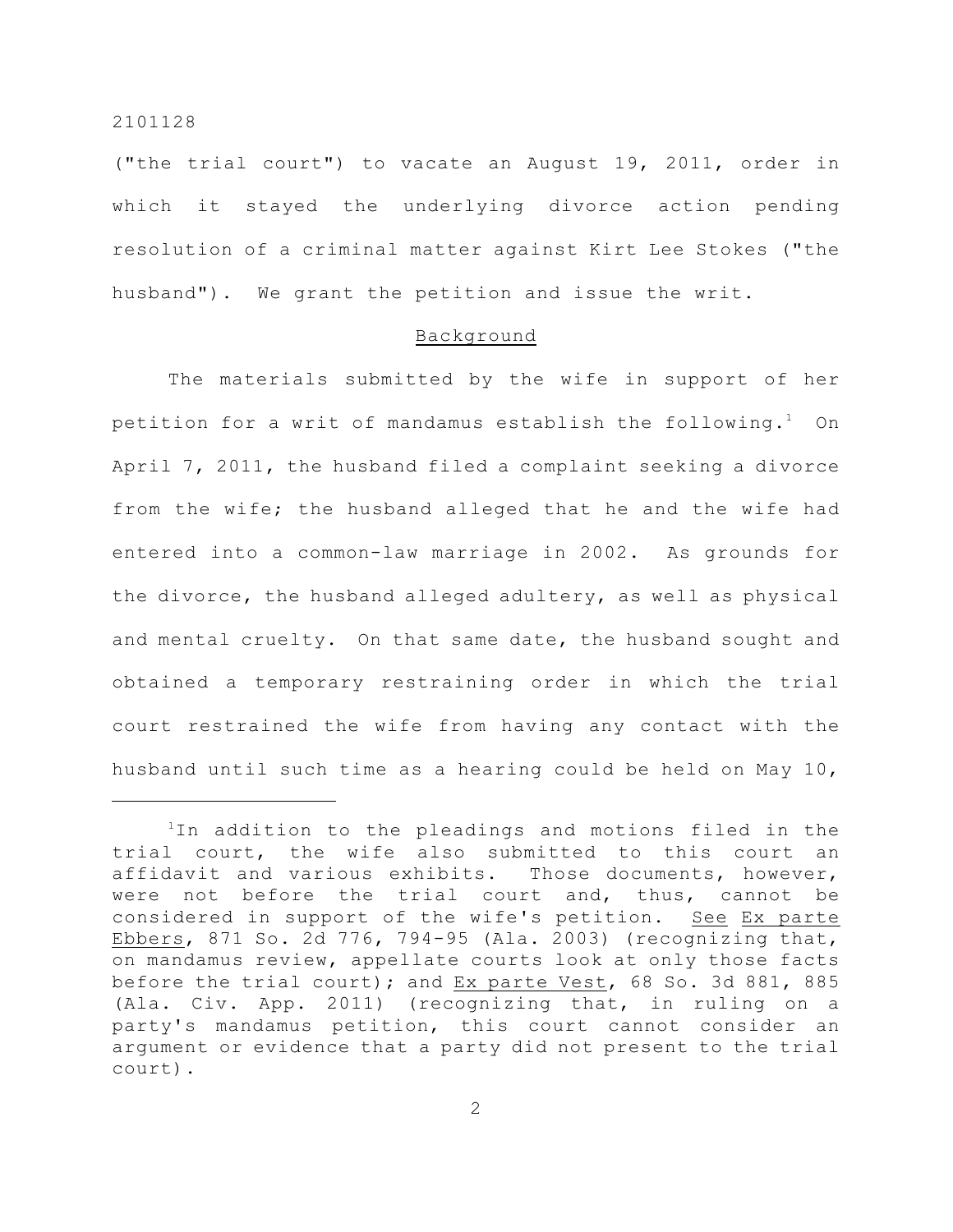2011. The trial court's order also included a provision directing the parties to "maintain status quo as to payment of house note or rent, utilities, food, necessities, fixed credit obligations, etc." The husband's divorce action was assigned case no. DR-11-503610.

On April 14, 2011, the wife filed in the trial court a petition for an order of protection from abuse against the husband. The trial court issued an ex parte order of protection restraining the husband from threatening to commit or committing acts of abuse against, and from having any contact with, the wife and ordering the husband to stay away from the wife's residence, her place of employment, and her children's school. The wife's petition was also scheduled for a hearing on May 10, 2011. The trial court assigned the wife's protection-from-abuse action case no. DR-11-900352.<sup>2</sup>

On May 23, 2011, the wife answered the husband's divorce complaint and counterclaimed, seeking a divorce, an award of periodic alimony, and a permanent restraining order against the husband. The wife also requested that she be awarded the

 $2$ The trial court apparently consolidated the husband's divorce action, case no. DR-11-503610., with the wife's protection-from-abuse action, case no. DR-11-900352. Thereafter, all filings were made under case no. DR-11-900352.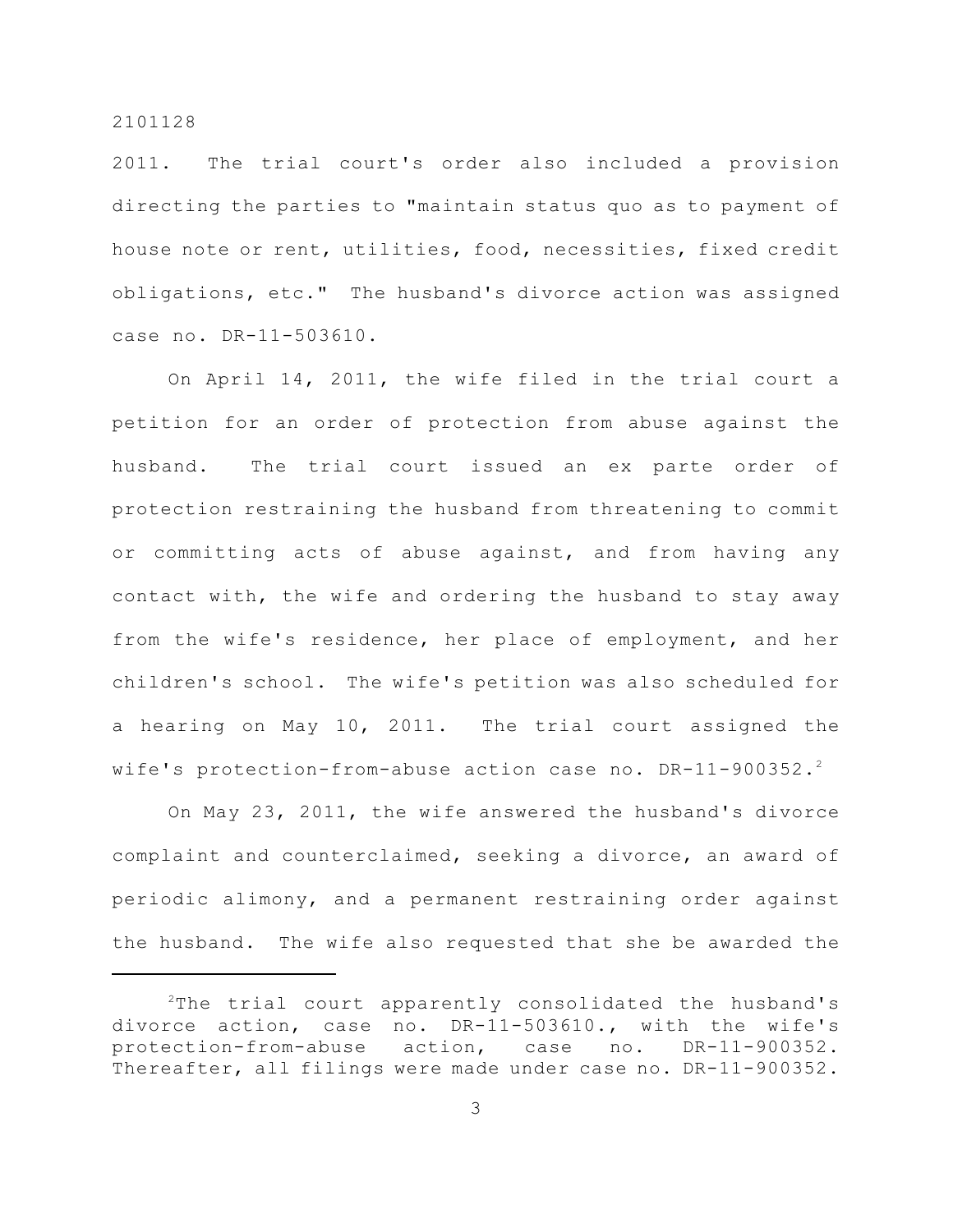parties' homeplace and that the husband be required to pay the outstanding indebtedness thereon. On that same date, the wife filed a motion styled "Instanter Motion For Homeplace, For Support, For Violation of the Status Quo and For a Restraining Order."

In her instanter motion, the wife alleged, in pertinent part:

"3. [The wife] is currently living in her Mother's home with ten (10) other individuals including her two (2) minor children.

"4. [The wife] does not have full-time employment and has been under medical treatment preventing her from even performing her part-time job.

"5. [The husband] cut off [the wife's] cell phone, has failed to pay the truck note on [the wife's] vehicle for over three (3) months, has changed the locks on the homeplace without providing [the wife] keys for same, has failed to pay [the wife's] student loan for over six (6) months and has failed to provide [the wife] with financial support, all in violation of the Court's Status Quo Order. [The husband] has and is well able to support [the wife] and pay regular monthly bills.

"....

"WHEREFORE [the wife] requests that this matter be set for an immediate hearing and that upon completion of the same that this Court order [the husband] to remove himself from the homeplace and give [the wife] exclusive possession of the same pending the final outcome of this divorce, to hold [the husband] in contempt for violation of the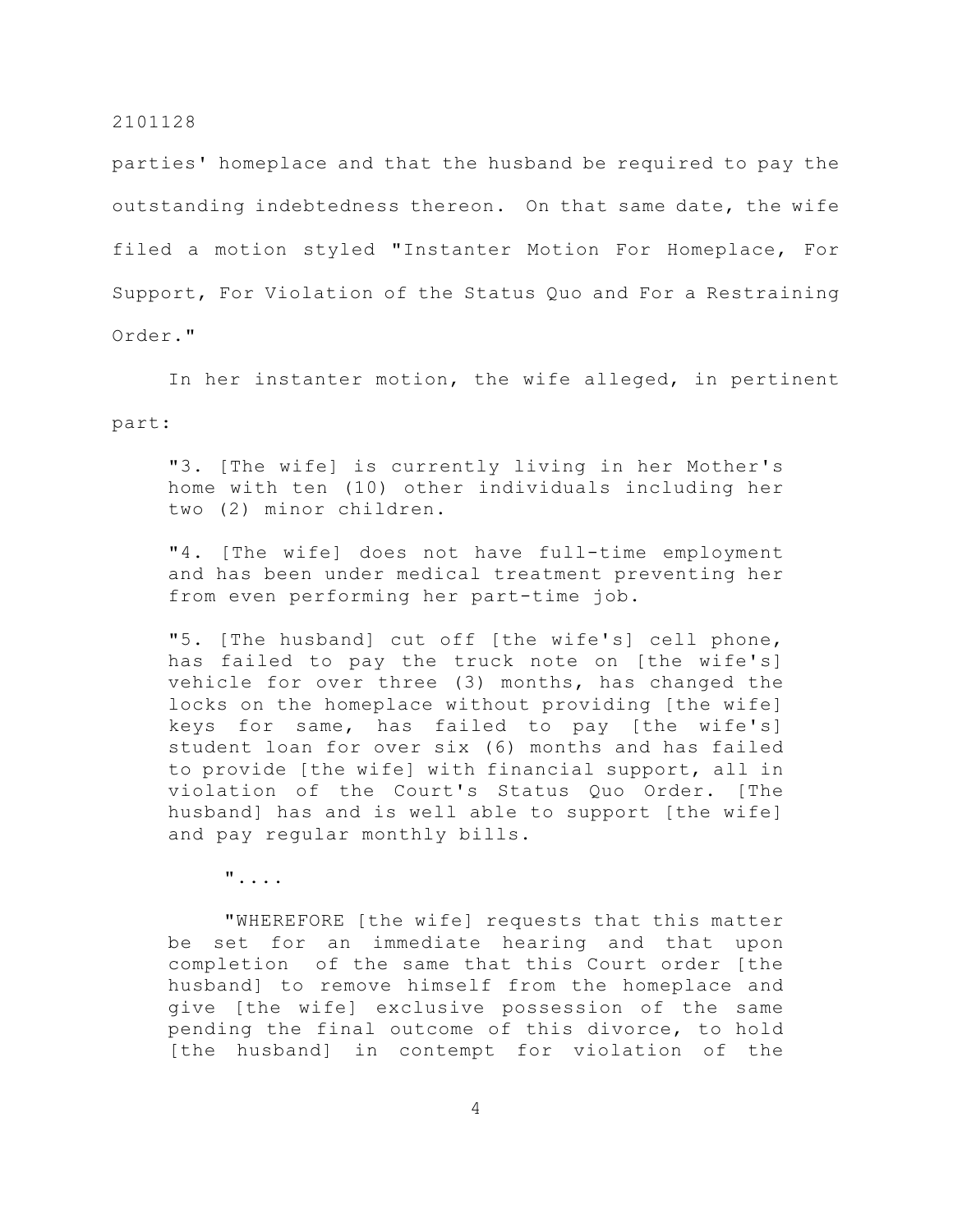Status Quo Order and order [the husband] to pay the regular monthly bills of the marriage and to catch up the past due notes, to require [the husband] to pay [the wife's] attorney a reasonable amount to compensate him for his services to date, and order [the husband] to stay away from [the wife] and have no contact with her in any form or fashion."

Although the wife's instanter motion had been scheduled for a hearing on June 24, 2011, that hearing was continued on motion of the husband's counsel. The trial court rescheduled the hearing for August 3, 2011; that hearing was then continued until August 10, 2011, on motion of the wife's counsel.

On August 10, 2011, the trial court heard arguments of counsel regarding the wife's instanter motion. At the beginning of the hearing, the husband's counsel orally moved the trial court to stay the divorce action, including any action on the wife's instanter motion, because the wife had initiated a criminal action against the husband. The following colloquy was the extent of the arguments presented to the trial court at the August 10, 2011, hearing:

"[Husband's counsel]: Judge, I have a motion requesting that this be stayed. Since this time, [the wife] has sworn a warrant out and my client has been arrested, and we are going to have to go for a hearing wherever he was arrested. That criminal matter needs to be disposed of before he can testify in this court.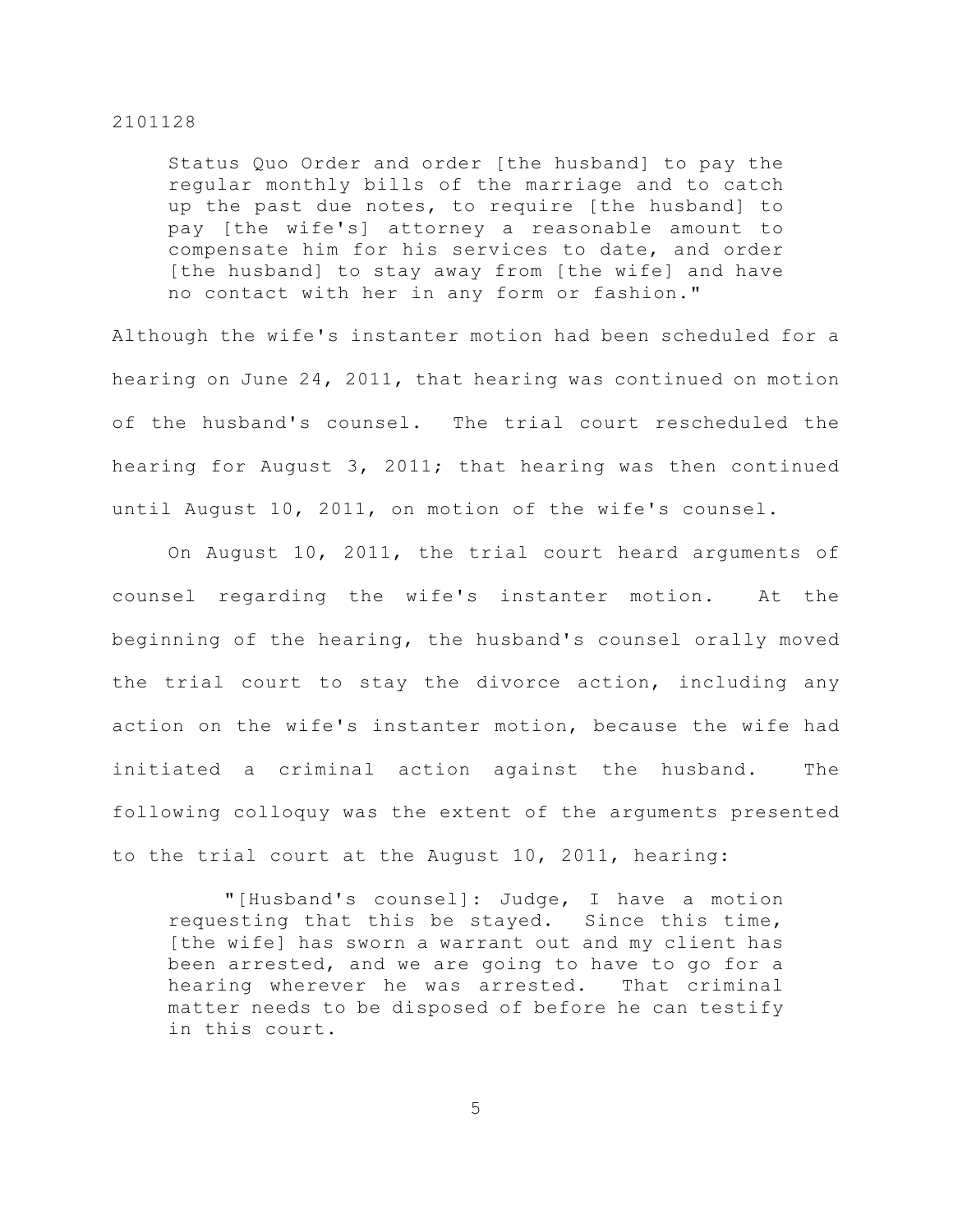"[Trial court]: Mr. Watters [the wife's counsel], do you wish to be heard?

"[Wife's counsel]: Yes sir, Your Honor. Basically, Your Honor, this is for support....

"My client has been without support since the husband filed for divorce back in April ... on April the 7th of this year. He has cut off –- there are two pieces of real property. One is the homeplace. He changed the lock on the homeplace ....

"[Husband's counsel]: Judge, I'm going to object to [the wife's counsel] –- he's not --

"[Trial court]: Really, just procedurally, does your client or do y'all dispute that there is a warrant pending, a criminal warrant pending?

"[Wife's counsel]: No sir, not at all.

"[Trial court]: All right. I'm going to grant Mr.

"[Wife's counsel]: Judge, I wish to be heard on the record.

"[Trial court]: Mr. Watters, whatever you wish to say, say it.

"[Wife's counsel]: Thank you, sir. All right. There are two –-

"[Trial court]: But I don't want you to make a rendition of facts, things that will come from the witness stand. If you have some legal argument as to why this matter shouldn't be stayed pending –-

"[Wife's counsel]: He is violating the status quo. There is immediate relief that needs to be due my client. And Your Honor is putting my client through difficulty by failing to rule that the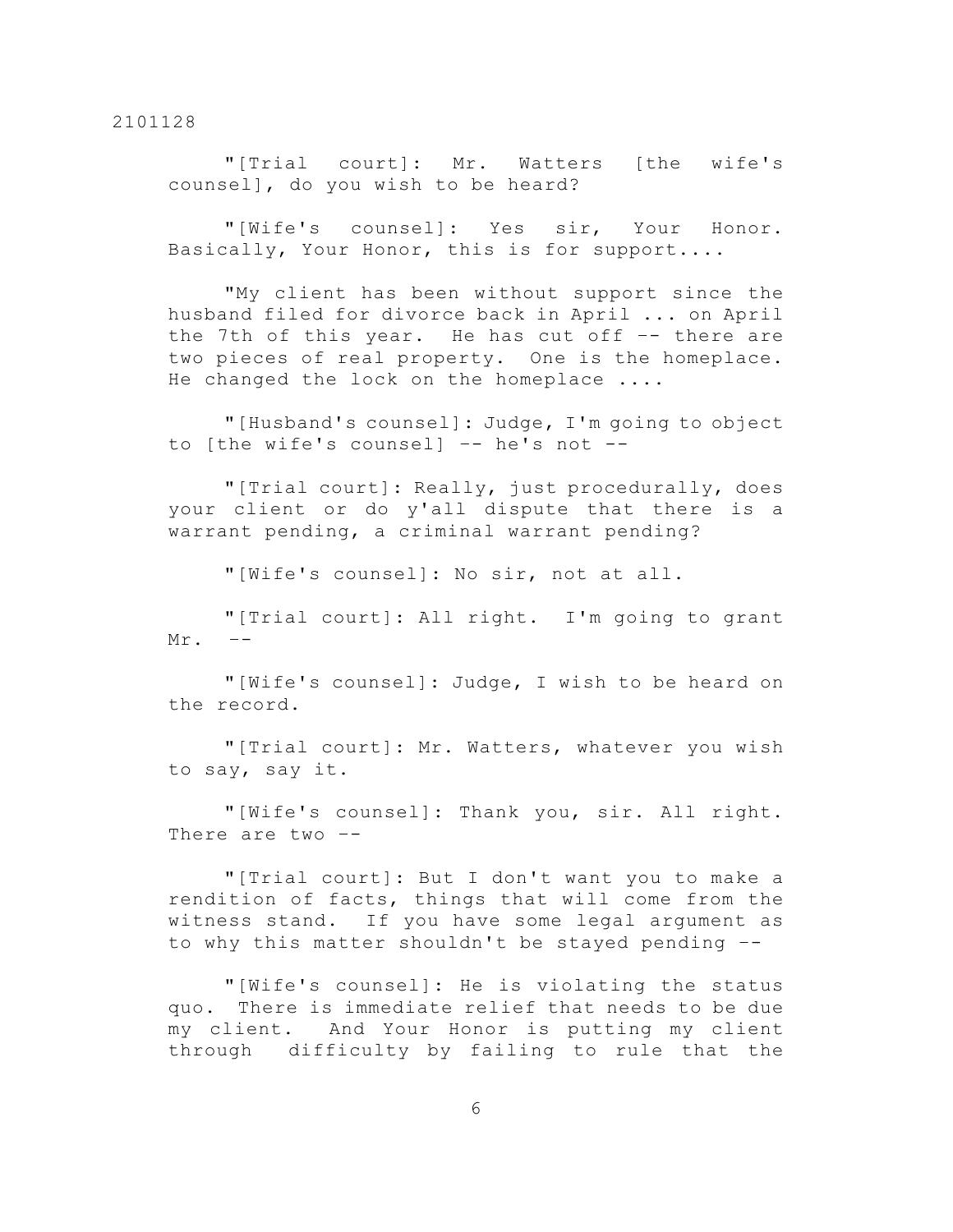[husband] ... is supposed to provide support to my client while this matter is pending. She is behind in her credit cards, her  $-$ - she's had to  $-$ -

"[Trial court]: Look, the only thing I really – the legal argument as to whether or not the case has to be stayed because of the pending criminal matters involving –-

"[Wife's counsel]: Judge, there is no reason for it to be stayed regarding the pending criminal matters as far as violation of the restraining order, Judge. He can testify regarding anything involving the assets he owns jointly with her that he is preventing her from obtaining and causing her financial difficulty. That is all that's going – that can be testified to without any violation of his rights regarding any arrest for violation of the restraining order.

"[Trial court]: All right. Your objection is noted. I'm going to stay this matter. And as soon as the criminal matters are resolved, notify the court and this will be immediately set for hearing."

On August 19, 2011, the trial court entered its order, staying the divorce action pending the resolution of the husband's criminal charges. On August 29, 2011, the wife filed this mandamus petition requesting that this court direct the trial court to vacate its August 19, 2011, order and to conduct an evidentiary hearing on the issues raised in the wife's instanter motion.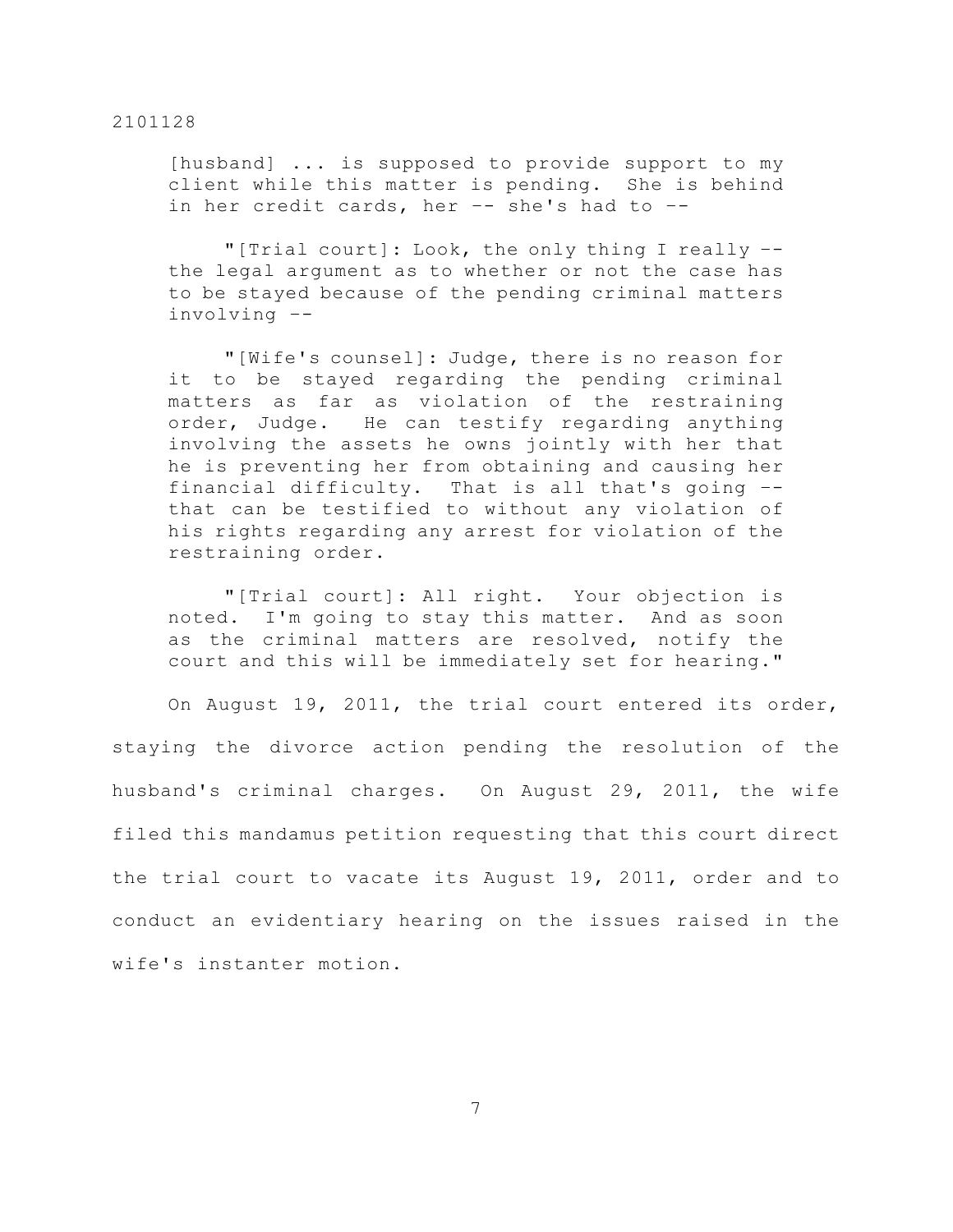# Analysis

"'"Mandamus is a drastic and extraordinary writ, to be issued only where there is (1) a clear legal right in the petitioner to the order sought; (2) an imperative duty upon the respondent to perform, accompanied by a refusal to do so; (3) the lack of another adequate remedy; and (4) properly invoked jurisdiction of the court." Ex parte Integon Corp., 672 So. 2d 497, 499 (Ala. 1995). ...'

"Ex parte Liberty Nat'l Life Ins. Co., 888 So. 2d 478, 480 (Ala. 2003)."

Ex parte Progressive Specialty Ins. Co., 31 So. 3d 661, 663 (Ala. 2009). "Mandamus will be granted only where an abuse of discretion is shown." Ex parte McMahan, 507 So. 2d 492, 493 (Ala. 1987).

In response to the wife's instanter motion, the husband moved for a stay, asserting that the criminal matter pending against him must be resolved before the husband could testify in the divorce action. We construe the husband's motion as an assertion of his Fifth Amendment right not to incriminate himself. The wife asserts that the trial court exceeded its discretion in granting the husband's motion to stay the divorce action and that, by improperly staying the divorce action, the trial court has wrongfully denied her instanter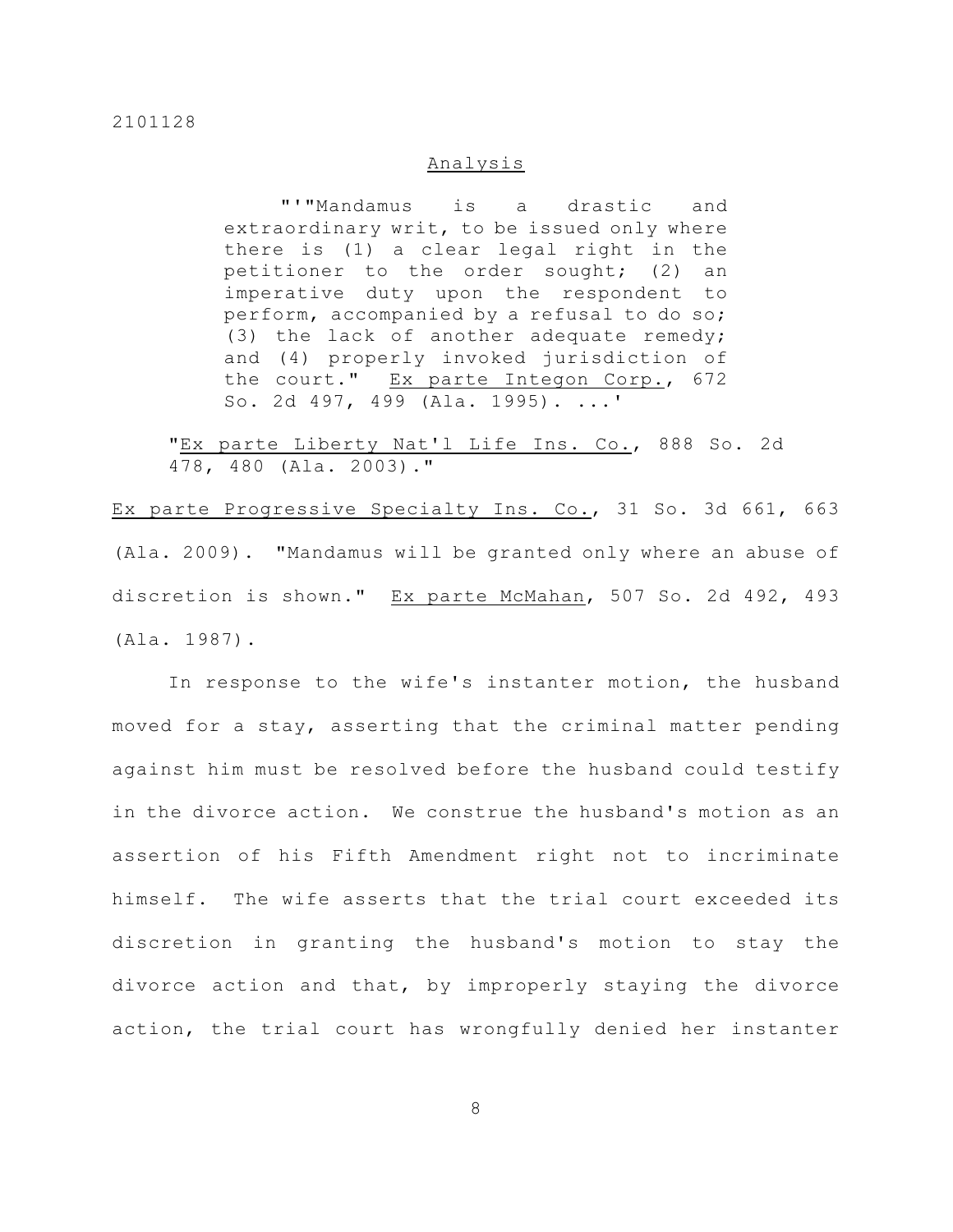motion for temporary support and possession of the homeplace without a hearing.

In Ex parte Rawls, 953 So. 2d 374 (Ala. 2006), our supreme court addressed a husband's motion requesting that divorce proceedings be stayed pending resolution of criminal charges that had been filed against him by his wife. Id. at 376. The criminal charges at issue in Ex parte Rawls stemmed from the husband's alleged violation of a protective order and his alleged stalking and harassment of the wife. Id.

The husband sought to stay the divorce proceedings, asserting, among other things, that a civil trial would violate his privilege against self-incrimination under the Fifth Amendment of the United States Constitution. Id. at 377. The trial court denied the husband's motion for a stay, and the husband sought mandamus relief. Id. This court affirmed the trial court's ruling without an opinion, and the husband sought further mandamus review by the Alabama Supreme Court. Id.

In reviewing the correctness of the trial court's ruling, the supreme court in Ex parte Rawls stated:

"This Court stated in Ex parte Baugh, 530 So. 2d 238, 241 (Ala. 1988):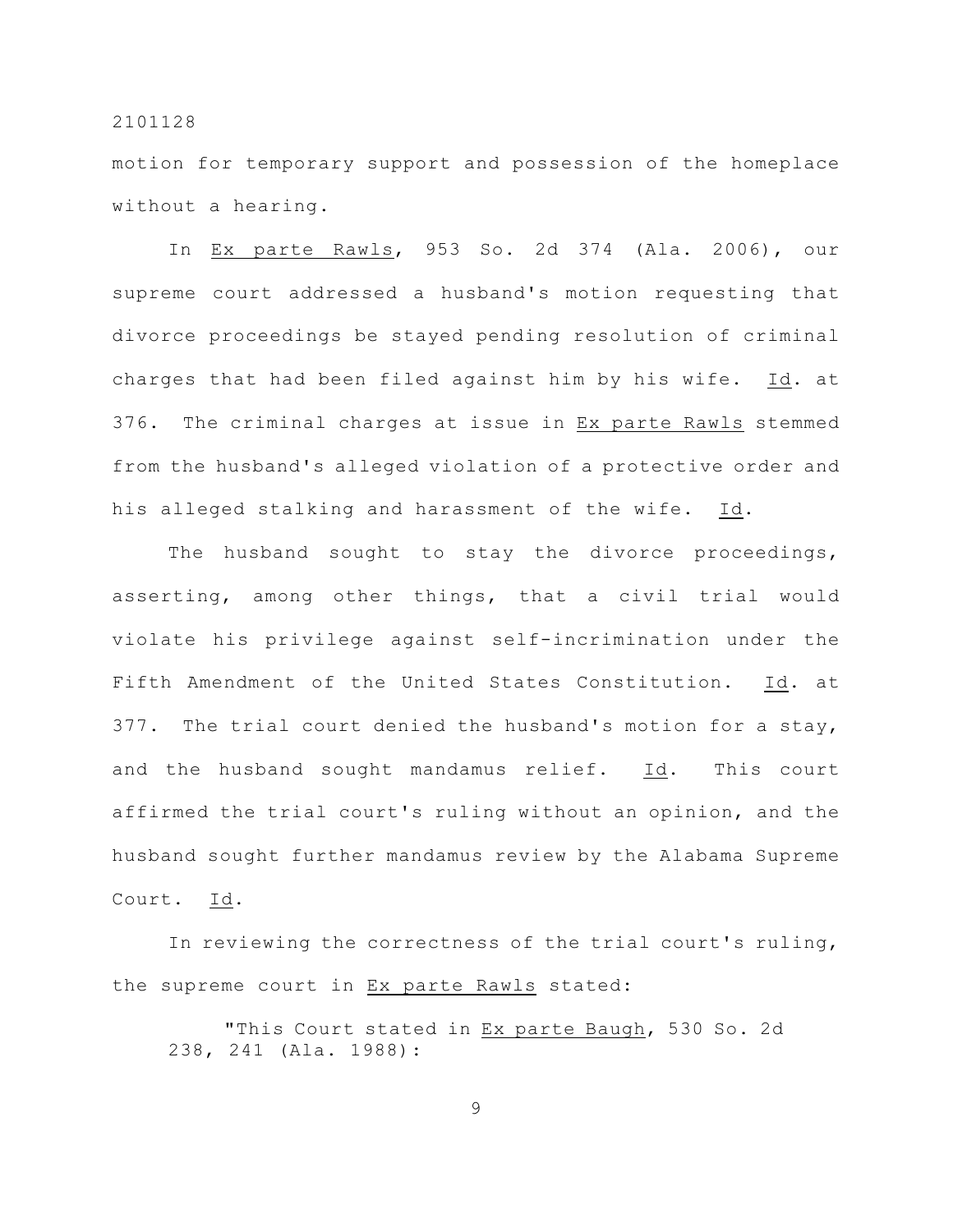"'Under the Fifth Amendment to the Constitution of the United States, "no person ... shall be compelled in any criminal case to be a witness against himself." The privilege against selfincrimination must be liberally construed in favor of the accused or the witness, Hoffman v. United States, 341 U.S. 479, 71 S. Ct. 814, 95 L. Ed. 1118 (1951), and is applicable not only to federal proceedings but also to state proceedings, Malloy v. Hogan, 378 U.S. 1, 84 S. Ct. 1489, 12 L. Ed. 2d 653 (1964). "The fact that the privilege is raised in a civil proceeding rather than a criminal prosecution does not deprive a party of its protection." Wehling v. Columbia Broadcasting System, 608 F.2d 1084 (5th Cir. 1979), citing with approval Lefkowitz v. Cunningham, 431 U.S. 801, 9[7] S. Ct. 2132, 53 L. Ed. 2d 1 (1977); McCarthy v. Arndstein, 266 U.S. 34, 45 S. Ct. 16, 69 L. Ed.[] 158 (1924).'

"The United States Constitution, however, does not mandate that under all circumstances the civil proceedings in which the privilege against selfincrimination is asserted be stayed; whether to stay those proceedings is within the trial court's discretion.

"'While the Constitution does not require a stay of civil proceedings pending the outcome of potential criminal proceedings, a court has the discretion to postpone civil discovery when "justice requires" that it do so "to protect a party or persons from annoyance, embarrassment, oppression, or undue burden or expense." Rule 26(c), Ala. R. Civ. P.'

"Ex parte Coastal Training Inst., 583 So. 2d 979, 980-81 (Ala. 1991).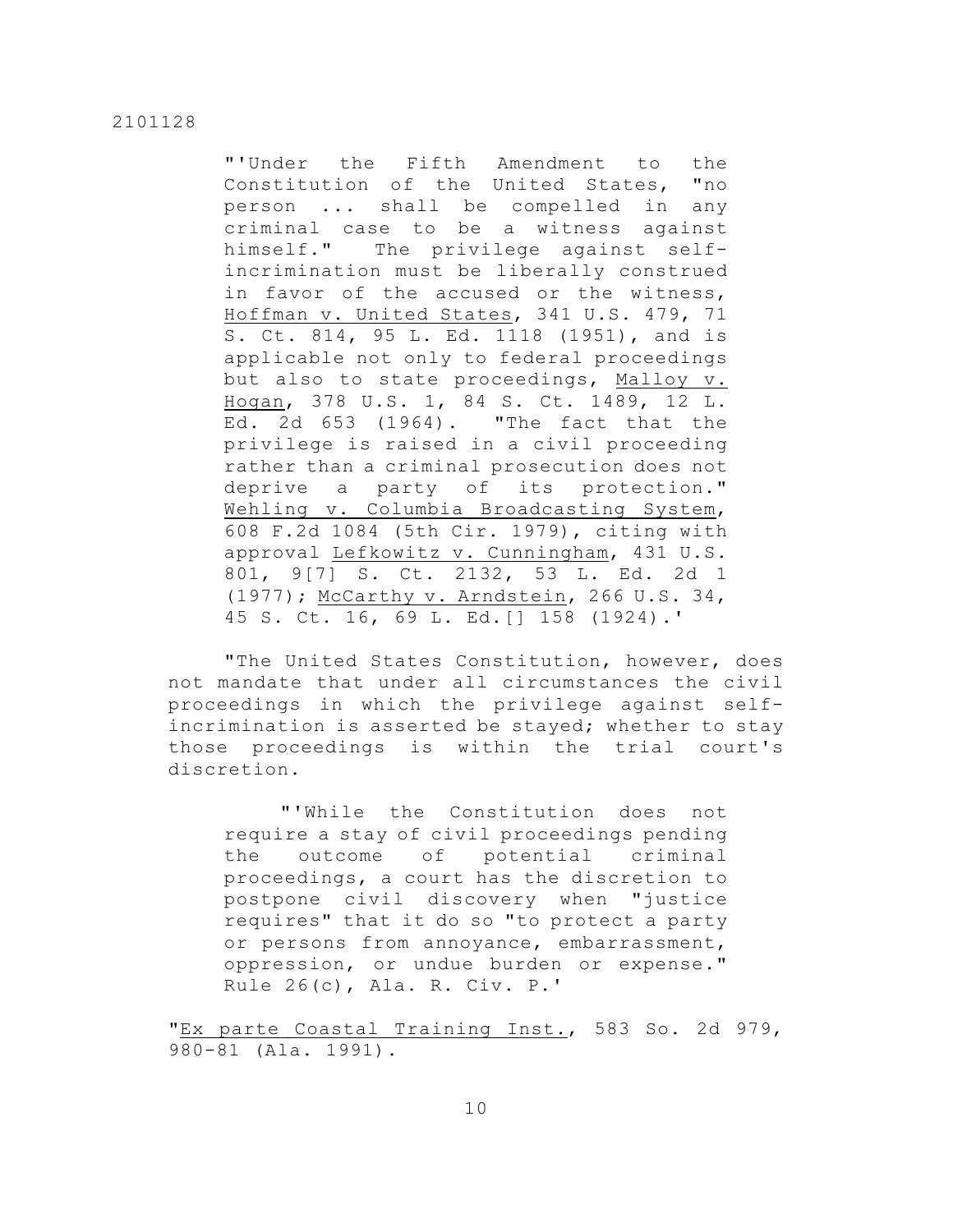"In the present case, three issues must be addressed to determine if a stay in the civil divorce proceedings based on Fifth Amendment concerns in a pending criminal action is warranted: (1) whether the civil proceeding and the criminal proceeding are parallel, see Ex parte Weems, 711 So. 2d 1011, 1013 (Ala. 1998); (2) whether the moving party's Fifth Amendment protection against selfincrimination will be threatened if the civil proceeding is not stayed, see Ex parte Windom, 763 So. 2d 946, 950 (Ala. 2000); and (3) whether the requirements of the balancing test set out in Ex parte Baugh, 530 So. 2d at 244, and Ex parte Ebbers, 871 So. 2d 776, 789 (Ala. 2003), are met."

Ex parte Rawls, 953 So. 2d at 378.

In Ex parte Rawls, supra, our supreme court addressed in detail the balancing test, which it referred to as issue (3), and stated:

"More recently, this Court in Ex parte Ebbers, [871 So. 2d 776 (Ala. 2003)], elaborated on that balancing test. In Ebbers, this Court undertook to catalogue a list of factors identified in federal cases as factors that might be considered in applying the balancing test. The factors included, but are not limited to:

"'1. The interest of the plaintiff in proceeding expeditiously with the civil litigation, or any particular aspect of it, and the potential prejudice to the plaintiff of a delay in the progress of that litigation.

"'2. The private interest of the defendant and the burden that any particular aspect of the proceedings may impose on the defendant.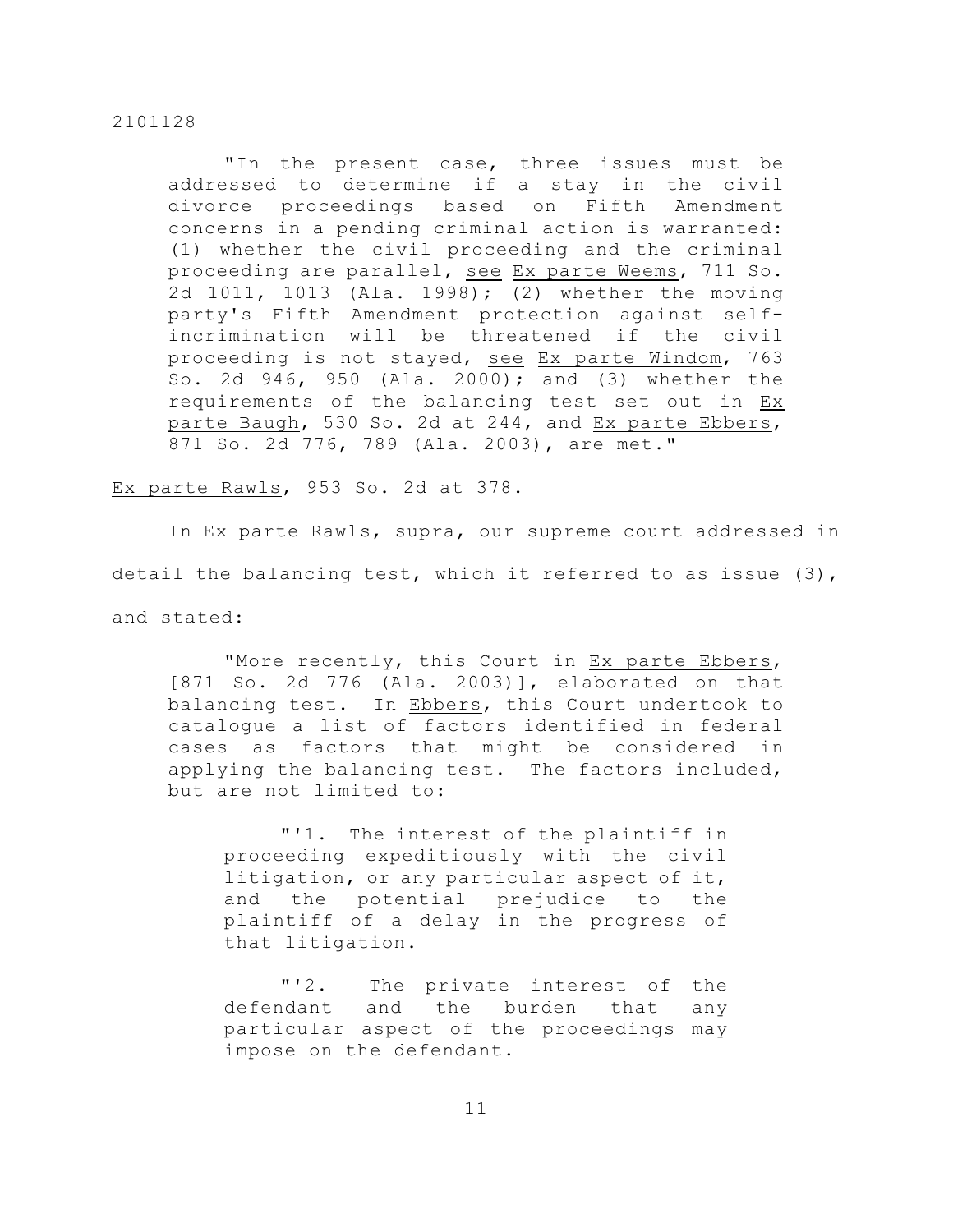"'3. The extent to which the defendant's Fifth Amendment rights are implicated/the extent to which the issues in the criminal case overlap those in the civil case.

"'4. The convenience of the court in the management of its cases, and the efficient use of judicial resources.

"'5. The interest of persons not parties to the civil litigation.

"'6. The interest of the public in the pending civil and criminal litigation.

"'7. The status of the criminal case, including whether the party moving for the stay has been indicted....

"'8. The timing of the motion to stay.'"

953 So. 2d at 385 (quoting Ex parte Ebbers, 871 So. 2d 776, 789-90 (Ala. 2003)). In Ex parte Ebbers, supra, our supreme court recognized that a trial court must make a highly factdependent inquiry into the particular circumstances and competing interests involved when parallel civil and criminal actions coexist. 871 So. 2d at 790. The court also recognized that "'[a] motion to stay [a civil matter] during the pendency of a parallel criminal proceeding is not properly granted upon speculative or conclusory grounds.'" 871 So. 2d at 788 (quoting Ex parte Hill, 674 So. 2d 530, 533 (Ala. 1996)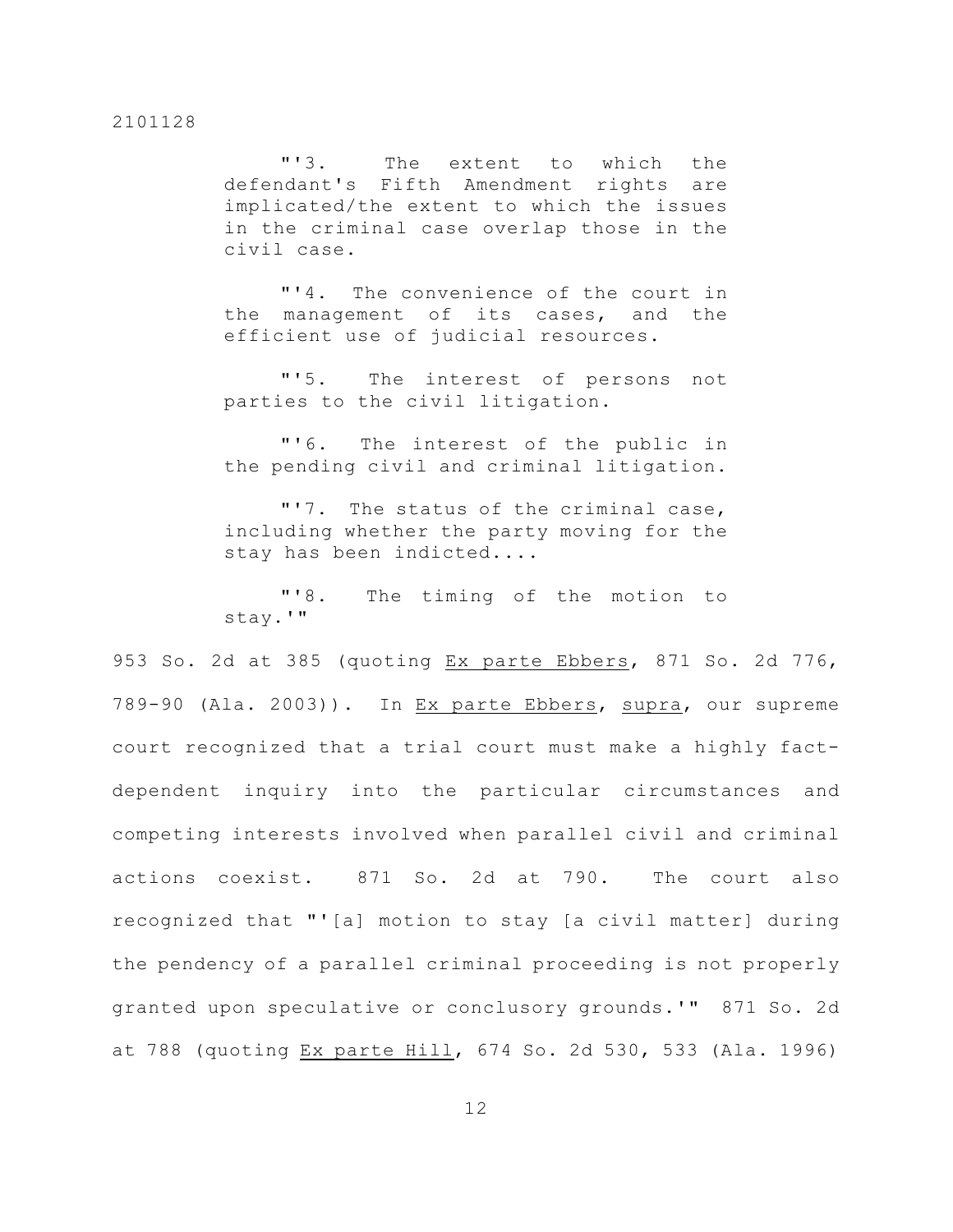(addressing a motion to stay discovery in a civil proceeding on the basis of pending criminal charges)).

In ruling on the husband's motion to stay, the trial court was, therefore, required to consider the three issues identified in Ex parte Rawls, supra, including the factspecific balancing test set out in Ex parte Ebbers. The trial court, however, refused to allow the wife's counsel to argue the specific facts of this case. The transcript from the hearing held on the wife's instanter motion and the husband's motion to stay the divorce action fails to identify the basis of the husband's criminal charges other than to indicate that those charges related to the husband's alleged violation of the trial court's restraining order. That transcript also lacks sufficient facts for the trial court to have conducted the fact-intensive analysis required under Ex parte Rawls, supra, and Ex parte Ebbers, supra.

We, therefore, agree with the wife that the trial court exceeded its discretion in granting the husband's motion to stay. We grant the petition and issue a writ directing the trial court to vacate its August 19, 2011, order. The trial court is instructed to conduct a hearing sufficient to allow